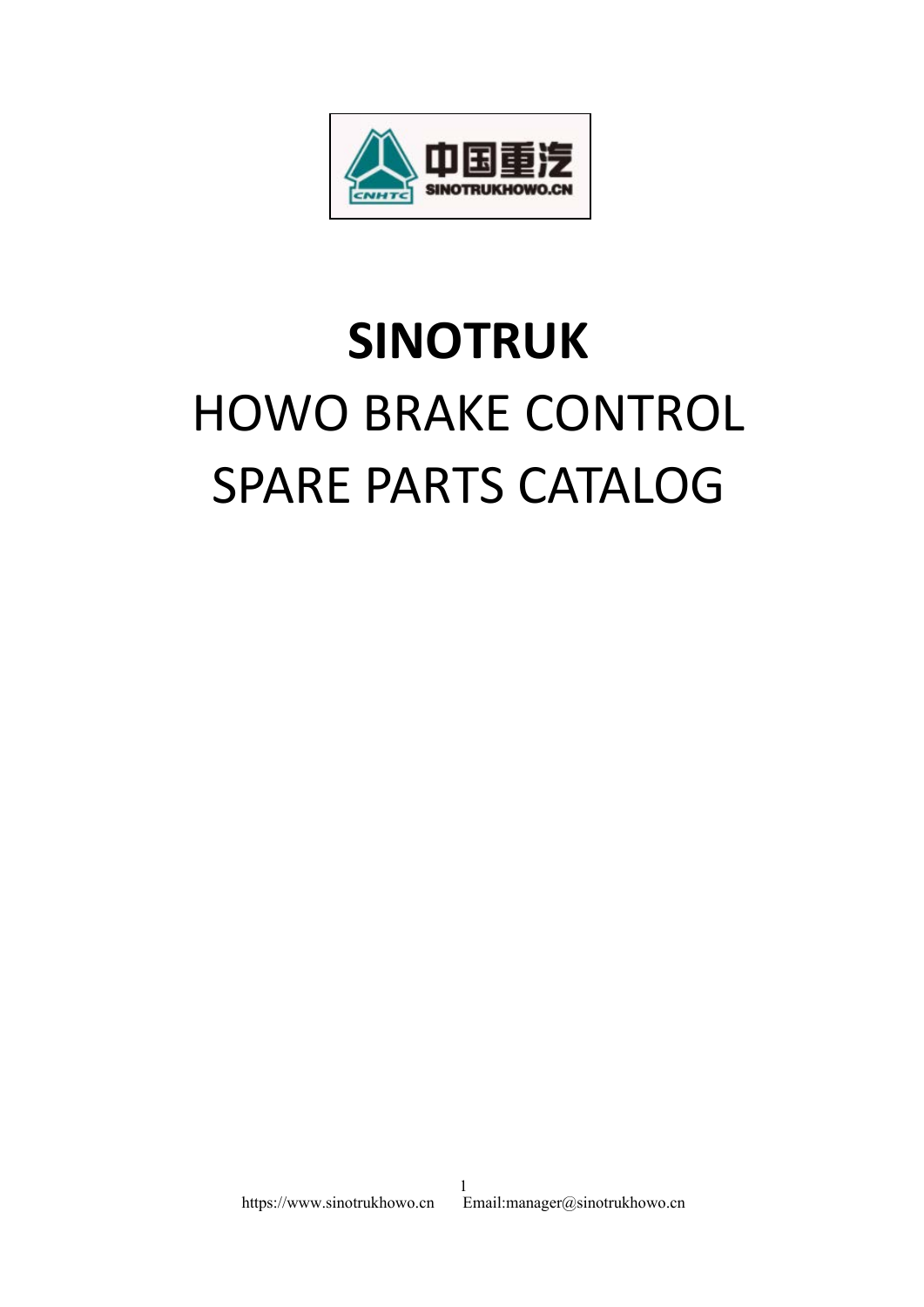## **INDEX**

| <b>INDEX</b>           |        |
|------------------------|--------|
| Front brake components | Page 3 |
| Rear brake components  | Page 6 |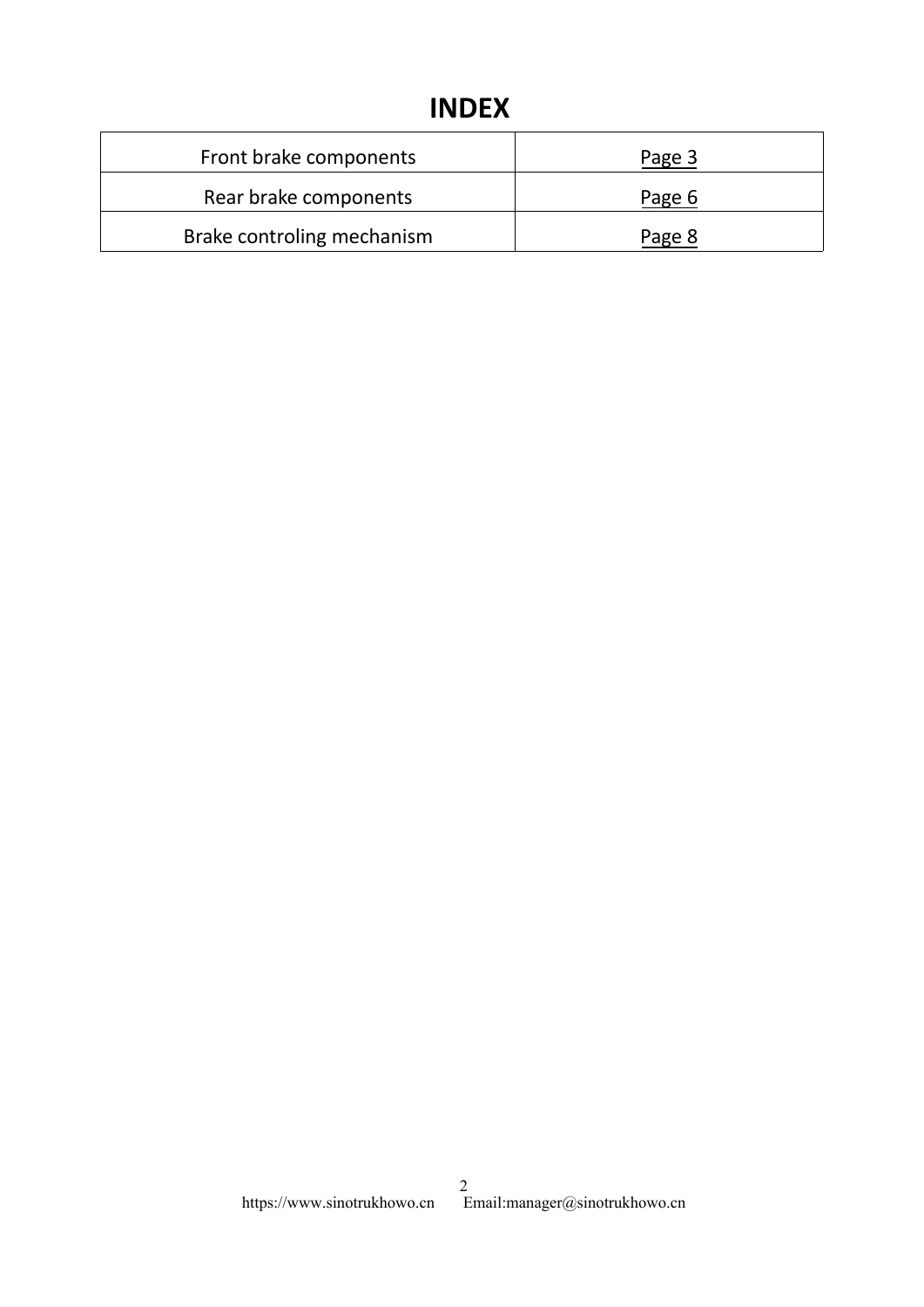<span id="page-2-0"></span>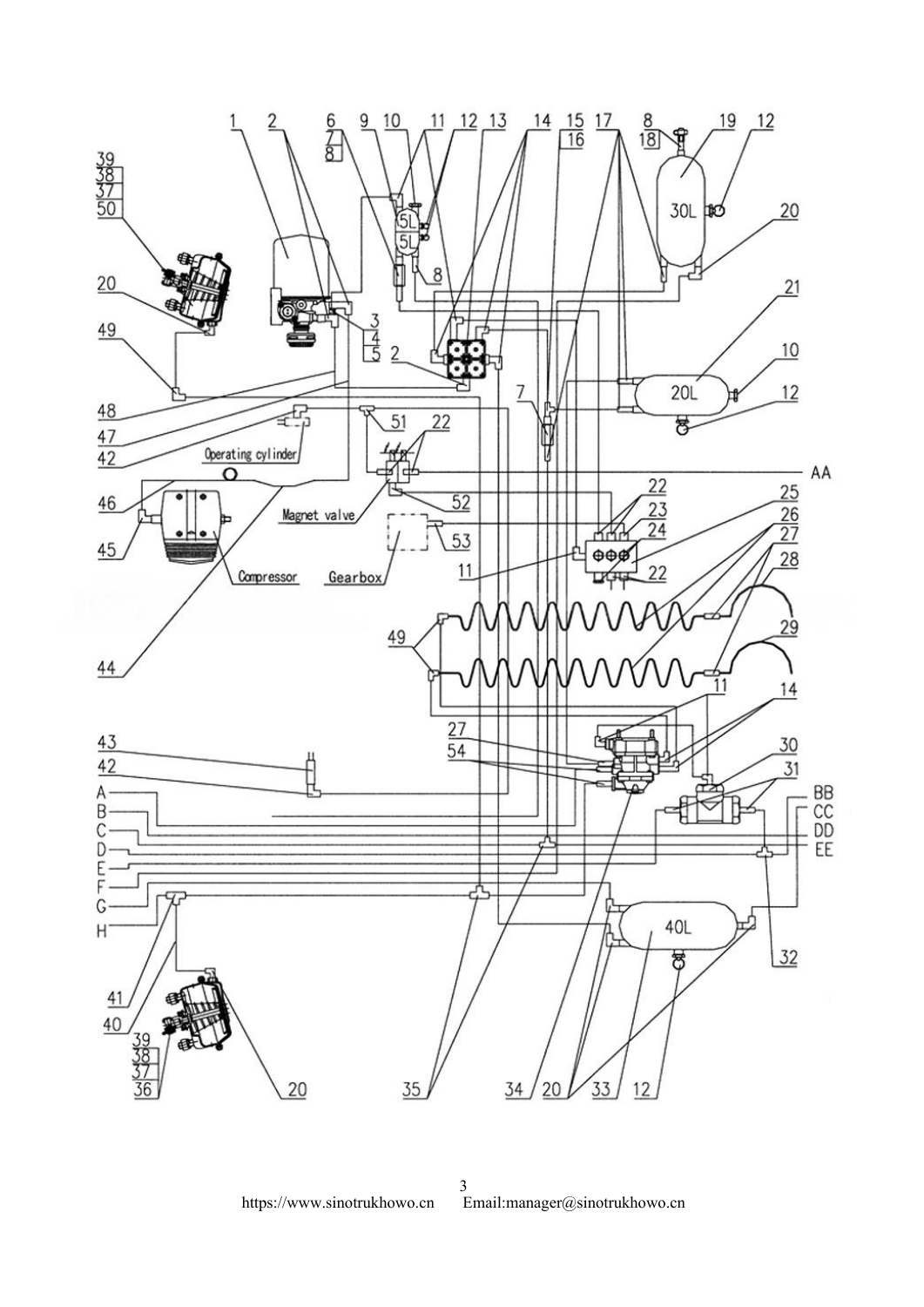|                         | Front brake components        |               |
|-------------------------|-------------------------------|---------------|
|                         | <b>HOWO TRUCK BRAKE</b>       |               |
| Sequence                | Name                          | Part No.      |
| $\mathbf{1}$            | Air Dryers                    | WG9100368471  |
| $\overline{2}$          | ELBOW body -                  | 190003559653  |
| 3                       | <b>Hollow bolt</b>            | 190003962612  |
| $\overline{\mathbf{4}}$ | <b>Hose Fittings</b>          | WG99100270117 |
| 5                       | Gasket                        | Q72312T5F     |
| 6                       | Joint body                    | 190003559385  |
| $\overline{7}$          | Valve                         | WG9000360112  |
| 8                       | Joint body                    | 190003559963  |
| 9                       | Accumulator assembly          | WG9719360001  |
| 9                       | Accumulator assembly (5L)     | WG9100360044  |
| 10                      | <b>Hex Head Plugs</b>         | 190003962038  |
| 11                      | Joint body                    | WG9114360010  |
| 13                      | Four circuit protection valve | WG9000360366  |
| 14                      | ELBOW body                    | 190003559946  |
| 15                      | Tee body                      | WG99100360115 |
| 16                      | Joint body                    | WG99100360161 |
| 17                      | Joint body                    | 190003559948  |
| 18                      | <b>Test Connectors</b>        | WG9000360314  |
| 19                      | Air reservoir (0275 / 30L)    | WG9014362117  |
| 19                      | Air reservoir (40 liters)     | WG9003550098  |
| 19                      | Air reservoir (40 liters)     | WG9003550098  |
| 19                      | Air reservoir (30L)           | WG9003550094  |
| 19                      | Air reservoir (35L)           | WG9014362009  |
| 20                      | <b>ELBOW</b> body             | 190003559955  |
| 21                      | Air reservoir (20 liters)     | WG9003550087  |
| 21                      | Air reservoir (21 liters)     | WG9003550087  |
| 21                      | Air reservoir (22 liters)     | WG9003550087  |
| 22                      | Joint body                    | 190003559766  |
| 23                      | Joint body                    | Q80408        |
| 24                      | <b>Hex Head Plugs</b>         | 190003962019  |
| 25                      | Porous joints                 | AZ9100366156  |
| 26                      | Spiral                        | WG9000360140  |
| 27                      | Joint body                    | 190003559490  |
| 28                      | Joint body for trailer        | WG9000360170  |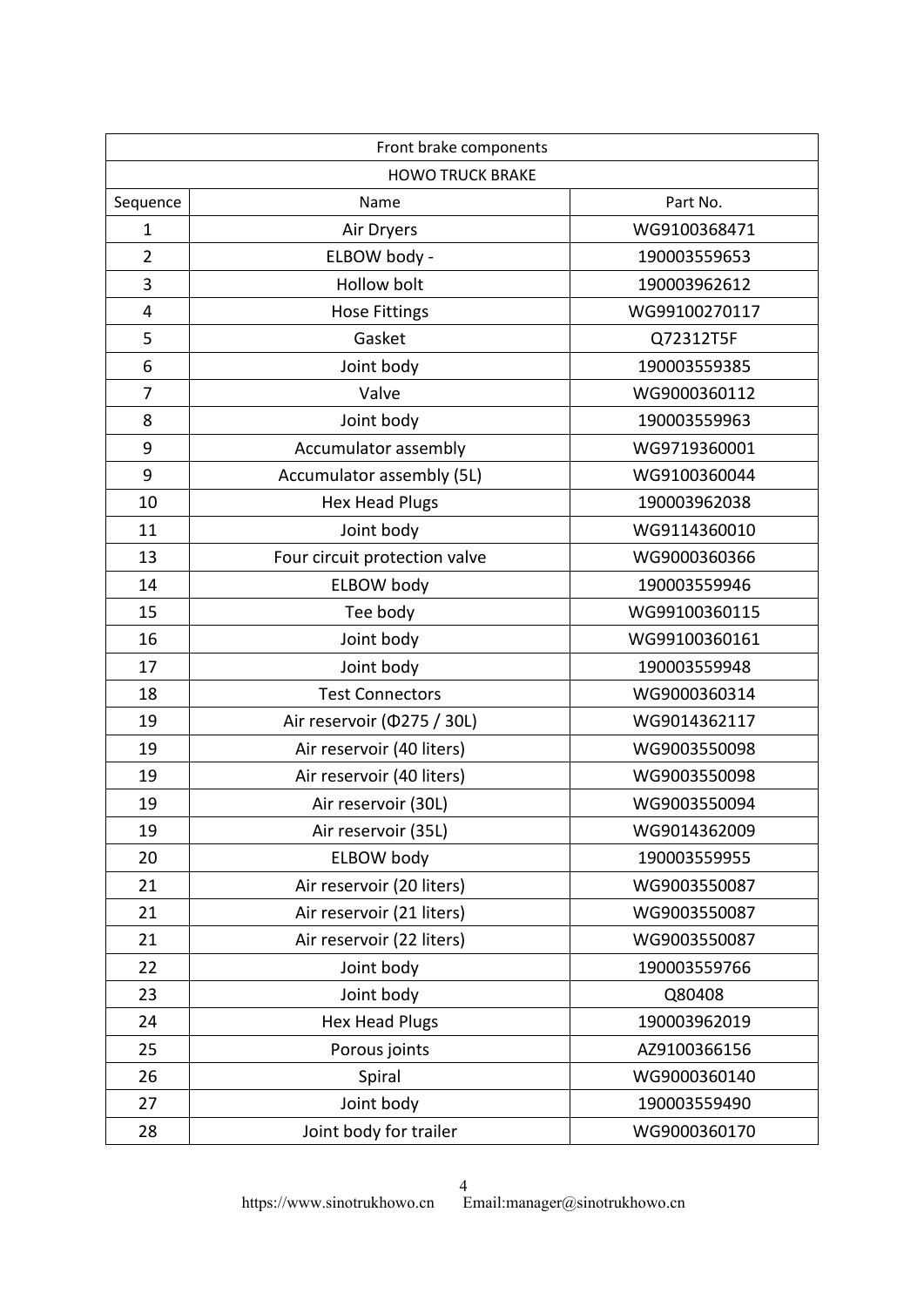| 29              | Joint body for trailer                  | WG9000360171  |
|-----------------|-----------------------------------------|---------------|
| 30              | Two-way valve                           | WG9000360188  |
| 31              | Joint body                              | 190003559947  |
| 32              | Joint body                              | 190003559483  |
| 33              | Air reservoir (40L)                     | WG9003550098  |
| 33              | Air reservoir (35L)                     | WG9014362009  |
| 34              | Trailer control valve (with throttle)   | WG9000360180  |
| 35              | Tee body                                | WG17017360203 |
| 36              | Diaphragm chamber brake chamber (left)  | WG9000360100  |
| 37              | Pin                                     | 190003903661  |
| 38              | <b>Flat Washers</b>                     | Q40114        |
| 39              | Cotter                                  | Q5004022      |
| 40              | Brake hose assemblies                   | WG17017360450 |
| 41              | Joint body                              | WG9100360112  |
| 42              | Joint body                              | 190003559496  |
| 43              | Engine exhaust brake assembly           | WG9719180010  |
| 44              | Hose                                    | WG99100360184 |
| 45              | ELBOW body                              | WG99000360410 |
| 46              | Air compressor pipe / hose              | AZ9719360101  |
| 47              | Hose pipe                               | AZ9719360103  |
| 49              | Joint body                              | 190003559479  |
| 50              | Brake chamber diaphragm chamber (right) | WG9000360101  |
| 51              | Joint body                              | 190003559482  |
| 52              | Joint body                              | WG9100361003  |
| 53              | Joint body                              | WG99112280010 |
| 54              | Joint body                              | 190003559945  |
| 55              | Four circuit protection valve           | AZ9725360101  |
| 56              | Four circuit protection valve           | AZ9725360103  |
| 57              | Four circuit protection valve           | AZ9725360106  |
| 60              | WABCO / ABS solenoid valve              | WG9718360002  |
| 60              | KNORR / ABS solenoid valve              | WG9718360001  |
| 40a             | Spiral protective tube                  | WG17017361000 |
| 40 <sub>b</sub> | Corrugated sheath (Ф30)                 | WG9123360300  |
| 40c             | Corrugated sheath ( $\Phi$ 20)          | WG9123360200  |
| 60a             | Tube                                    | AZ9725360108  |
| 60b             | Tube                                    | AZ9725360109  |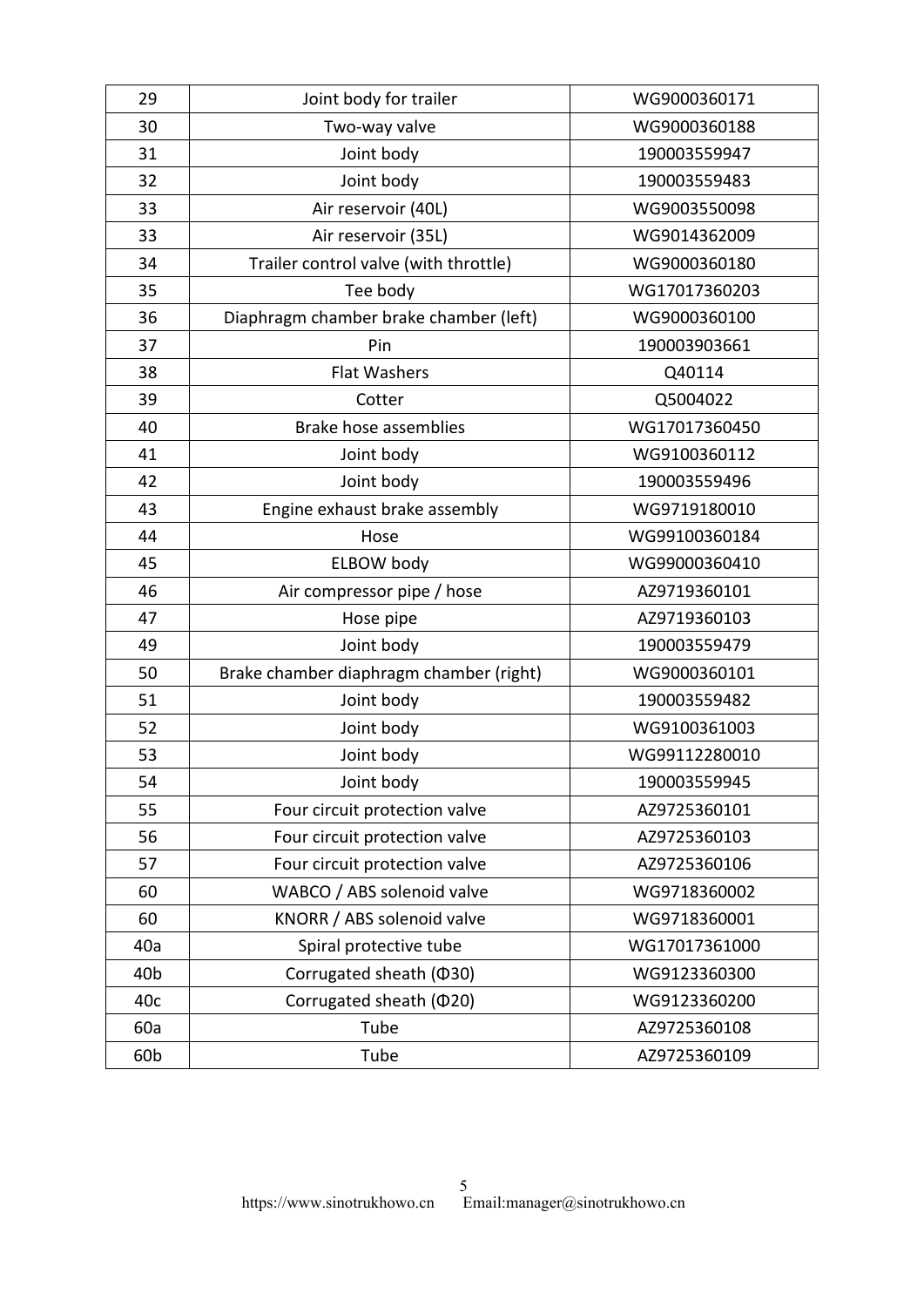<span id="page-5-0"></span>

|                         | Rear brake components            |               |
|-------------------------|----------------------------------|---------------|
| <b>HOWO TRUCK BRAKE</b> |                                  |               |
| Sequence                | <b>Name</b>                      | Part No.      |
| 1                       | Joint body                       | 190003559496  |
| 2                       | ELBOW body                       | 190003559946  |
| 3                       | Joint body                       | WG99100360114 |
| 4                       | <b>Test Connectors</b>           | WG9000360314  |
| 5                       | 30 'dual diaphragm brake chamber | WG9000360108  |
| 5                       | Diaphragm spring brake chamber   | WG9100360303  |
| 5                       | Diaphragm spring brake chamber   | WG9100360011  |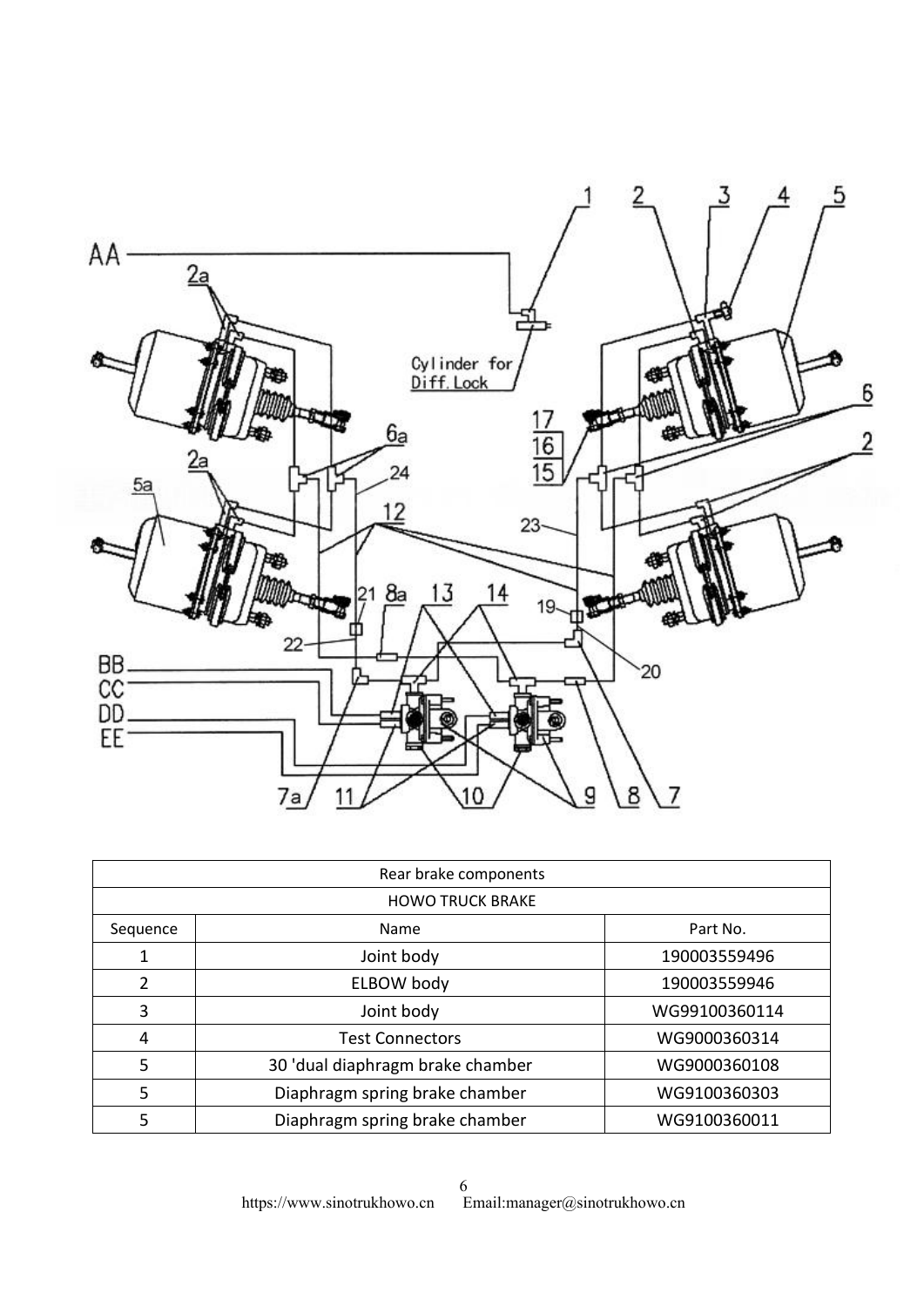| 6              | Card sets next tee body          | WG9003550006  |
|----------------|----------------------------------|---------------|
| $\overline{7}$ | Joint body                       | 190003559479  |
| 8              | Joint body                       | 190003559474  |
| 9              | Relay valve                      | WG9000360134  |
| 10             | <b>Hex Head Plugs</b>            | 190003962038  |
| 11             | Joint body                       | 190003559948  |
| 12             | <b>Brake hose</b>                | WG17017360470 |
| 12             | Brake hose                       | WG17017360470 |
| 12             | <b>Brake hose</b>                | WG17017360470 |
| 13             | Joint body                       | 190003559947  |
| 14             | Joint body                       | WG99100360112 |
| 14             | <b>ELBOW body</b>                | 190003559946  |
| 15             | Pin                              | 190003903661  |
| 16             | <b>Flat Washers</b>              | Q40114        |
| 19             | ABS solenoid valve / WABCO       | WG9718360002  |
| 19             | ABS solenoid valve / KNORR       | WG9718360001  |
| 20             | <b>Brake hose assemblies</b>     | WG17017360480 |
| 21             | Brake hose assemblies            | WG17017360480 |
| 22             | ABS solenoid valve / WABCO       | WG9718360002  |
| 22             | ABS solenoid valve / KNORR       | WG9718360001  |
| 23             | <b>Brake hose</b>                | WG17017360460 |
| 23             | Brake hose assemblies            | WG17017360470 |
| 24             | <b>Brake hose assemblies</b>     | WG17017360460 |
| 12a            | <b>Brake hose</b>                | WG17017360460 |
| 5a             | 30 'dual diaphragm brake chamber | WG9000360108  |
| 5a             | Diaphragm spring brake chamber   | WG9100360303  |
| 6a             | Joint body                       | WG9003550006  |
| 7a             | Joint body                       | 190003559479  |
| 8a             | Joint body                       | 190003559474  |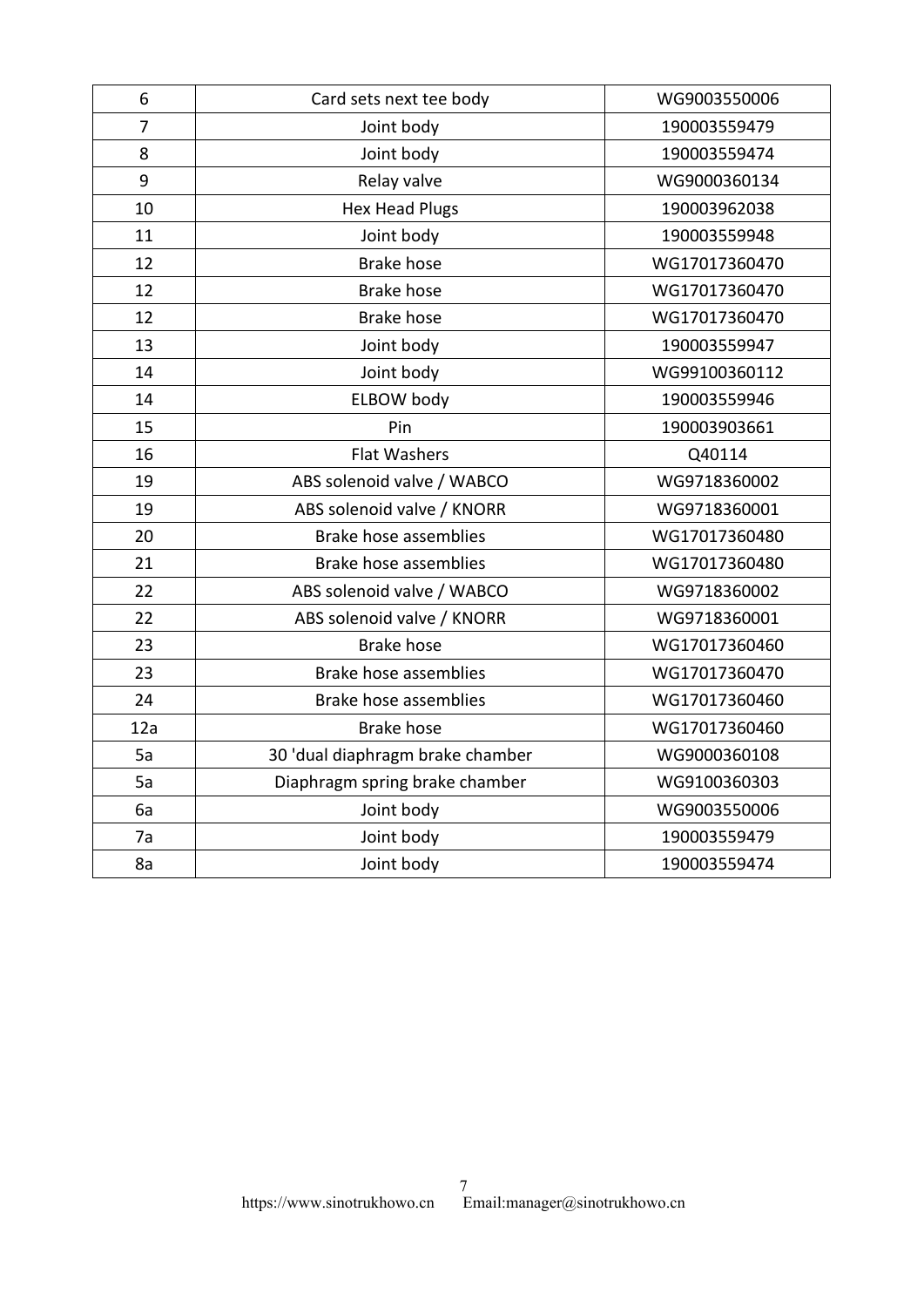<span id="page-7-0"></span>

|                         | Brake controling mechanism    |               |
|-------------------------|-------------------------------|---------------|
| <b>HOWO TRUCK BRAKE</b> |                               |               |
| Sequence                | Name                          | Part No.      |
| 1                       | Joint body                    | 190003559479  |
| $\overline{2}$          | Joint body                    | 190003559946  |
| 3                       | Brake master valve            | WG9719360005  |
| 4                       | Joint body                    | 190003559945  |
| 5                       | Hanging riders brake assembly | WG9719360030  |
| 5a                      | <b>Hex Head Plugs</b>         | Q617B16       |
| 6                       | Hand brake                    | WG9000360165  |
| 7                       | Joint body                    | 190003559483  |
| 8                       | Joint body                    | WG99100360111 |
| 11                      | <b>Combination Bracket</b>    | AZ9719360050  |
| 12                      | Mandrel assembly              | AZ9719360051  |
| 13                      | Self-lubricating bushing      | AZ9719360060  |
| 14                      | Hexagon flange bolts          | Q1840616      |

https://www.sinotrukhowo.cn Email:manager@sinotrukhowo.cn